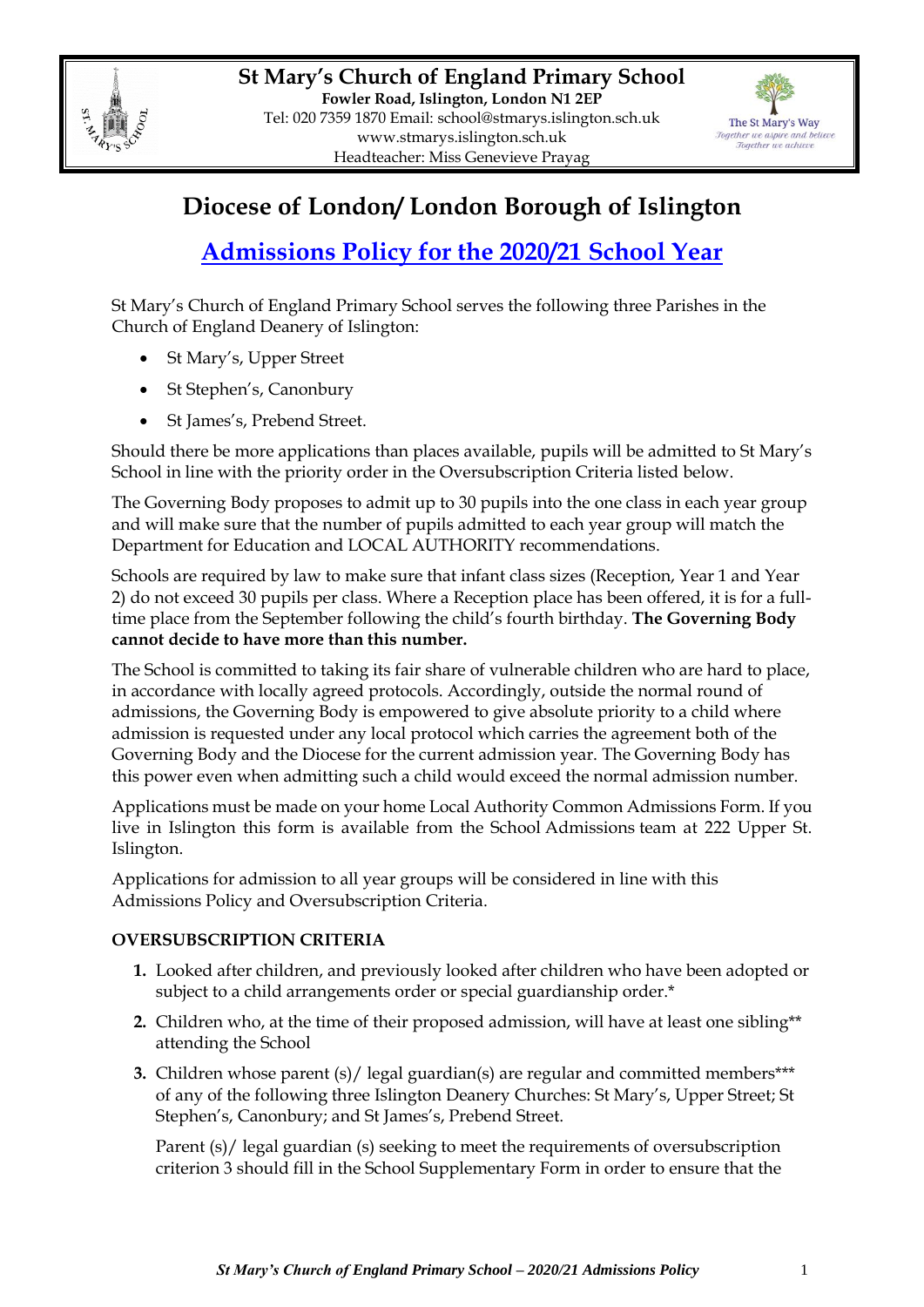



Governing Body has the necessary information to verify religious practice in accordance with the definition of Regular and Committed members\*\*\* *(see below) .*

The School will distribute Supplementary Forms which must be returned to the School Office.

**4.** All other applications.

## **Tie-breaker**

In the event of there being insufficient vacancies to admit all applicants in any of the categories detailed above, priority will be given to children whose parents'/legal guardians' residential address is the shortest distance from the School's main gates in Fowler Road, London N1 2EP when measured in a straight line\*\*\*\*. Should there be two or more applications with the same distance, a decision will be made by a random allocation using a computerised system.

## **DEFINITIONS**

For the purposes of this Admissions Policy and Oversubscription Criteria:

**\*"Looked after children"** are children in the care of the Local Authority previously looked after children who have been adopted or subject to a child arrangements order or special guardianship order immediately following having been looked after.

**\*\*"Siblings"** are any whole or half brother or sister either by blood or by adoption, and any step or foster brother or sister who lives with the child for whom the application is made

**\*\*\*"Regular and Committed Members"** are parents/legal guardians who attend Church at least twice a month over a period of twelve months. The school will provide a Supplementary Form for the local Vicar, Priest or Minister to confirm this information in writing.

**\*\*\*\*"Measured in a straight line" -** Distances to St Mary's School are measured in a straight line from the parents'/legal guardians' principal residential address to the School's main gates in Fowler Rd, London, N1 2EP.

## **WAITING LIST**

All unsuccessful applicants for the Reception class who have not already been offered a place at a school which was a higher preference on their Primary Common Application Form will automatically be placed on the waiting list for that year group. Applicants who have been offered a place at a school which was a higher preference on their Primary Common Application Form will not be placed on the waiting list unless they specifically request to be added.

The waiting list will be held by the School Admissions team until the October half term following the September in which children were admitted to the Reception class. From the October half term onwards, the waiting list will be held by the school and will be kept until that cohort reaches the end of Y6 and transfers to secondary school. Parent(s) of children on the waiting list will be asked annually whether or not they wish their child to remain on the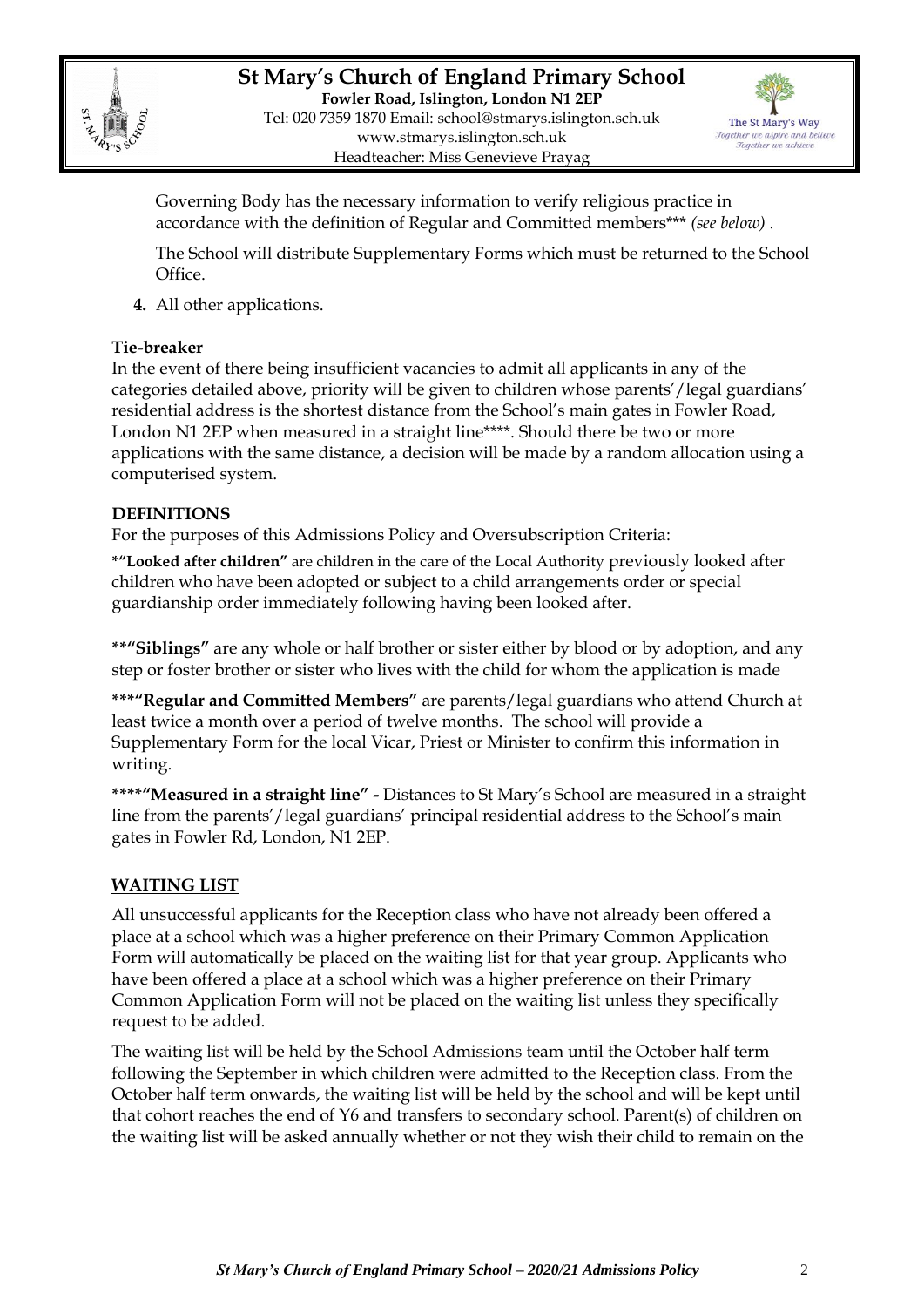

**St Mary's Church of England Primary School Fowler Road, Islington, London N1 2EP** Tel: 020 7359 1870 Email: [school@stmarys.islington.sch.uk](mailto:school@stmarys.islington.sch.uk) [www.stmarys.islington.sch.uk](http://www.stmarys.islington.sch.uk/) Headteacher: Miss Genevieve Prayag



waiting list. Where no reply is received by the specified date, the child will be removed from the waiting list.

The Governors' Admissions Committee will review the waiting list for a particular year group whenever a vacancy arises in that year group. The position on the waiting list will be determined by applying the published admissions criteria to each applicant. Length of time on the waiting list will not affect position on the list. If new applications are received, the waiting list for that year group will again be reviewed. It should be noted that new applications could adversely affect the position of those already on the list.

#### **In year admissions:**

Applications for places in classes other than Reception should be made in the same way as those made during the normal admissions round. Applications must be made on your home Local Authority In-Year Admissions Form. If you live in Islington this form is available from the School Admissions team at 222 Upper St. Islington.

If more applications are received than there are places available, then applications will be ranked by the Governing Body in accordance with the over-subscription criteria set out in this policy. **However, children who do not currently have a school place or the offer of a school place will be given the highest priority after looked after children.** 

If a place cannot be offered at the time the applicant applies, the applicant is entitled to ask the reasons why they cannot be offered a place and should be informed of their right to appeal. The applicant will be offered the opportunity of being placed on the waiting list for that class. The waiting list will be maintained by the Governing Body in the order of the over-subscription criteria and not in the order in which the applications are received. It should be noted that new applications could adversely affect the position of those already on the list.

When a place becomes available in a given class, the Governing Body will offer the place to the child with the highest position on the waiting list. If new applications have been received since the waiting list for that class was last reviewed, the Admissions Committee will look again at all applications for that class and decide which applicant has highest priority according to the published admissions criteria. The place on the waiting list will be based on the information given at the time in the application form and Supplementary Information Form, if applicable. The Governing Body will inform the Islington School Admissions team which applicant is ranked highest on the waiting list at the time, so that the School Admissions team can inform the family that the school will be making them the offer of a place.

#### **Deferred entry**

Once your child has been offered a place, most parents are happy for their child to start full time school in the September following their fourth birthday. Some parents will have concerns about whether their child will be ready for school at this point, and will consider deferring their entry until compulsory school age (the term after the fifth birthday). Application is made in the usual way and then a deferment may be requested. The place will